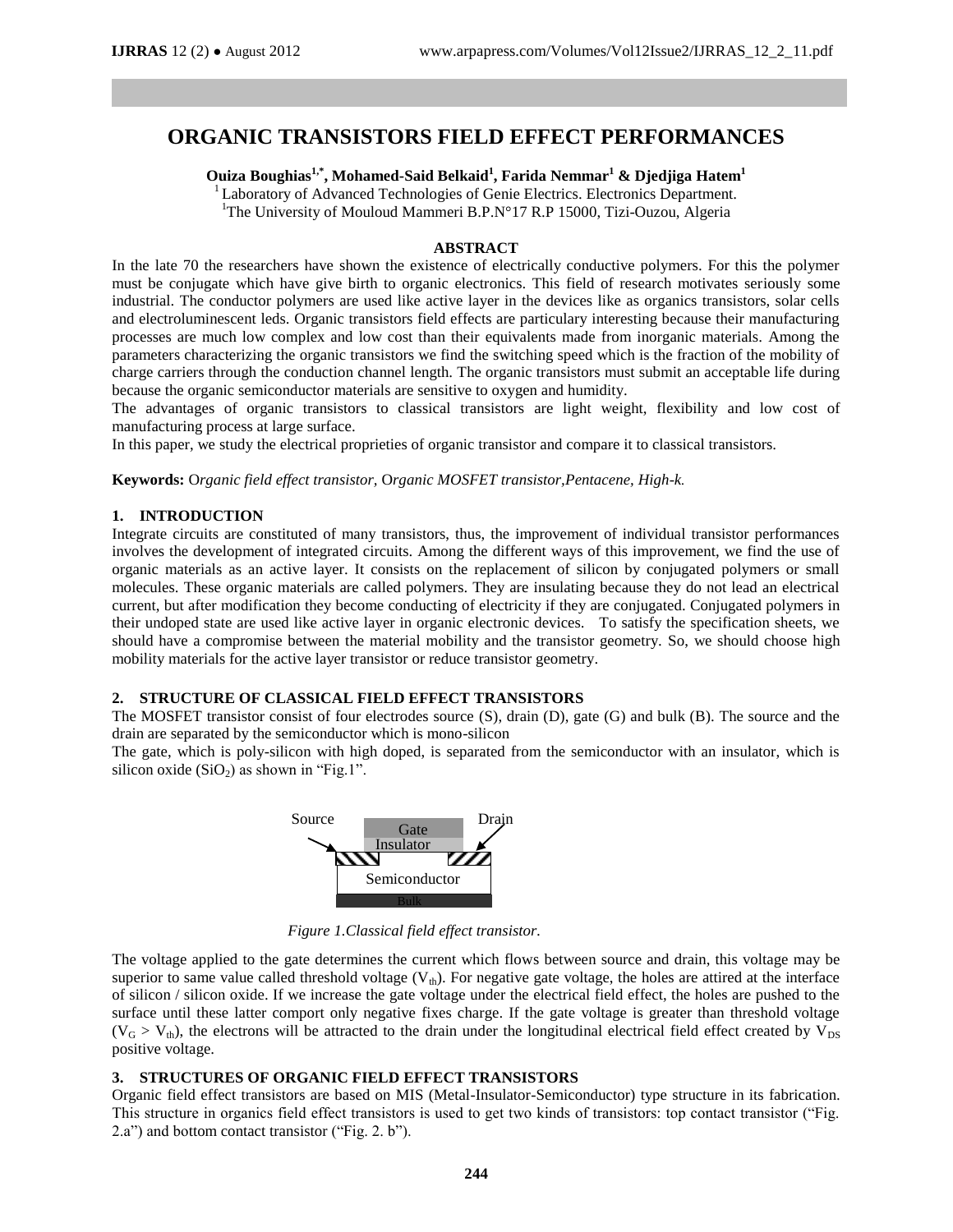In the first one, the source and the drain regions are deposited above the active semiconducting layer. In the second, the active semiconducting layer is deposited above source and drain regions as shown in "Fig. 2".



 *Figure 2.Organic field effect transistor with (a) top contact transistor, (b) bottom contact transistor.*

### **4. COMPARISON BETWEEN CLASSICAL AND ORGANIC TRANSISTORS**

In organic field effect transistor, the circulation of the current between the drain and the source is obtained by an applied gate voltage which actives the semiconductor. In the absence of gate voltage, the transistor is on "off" state. Thus, no current circulate between the drain and the source. With applied gate voltage, there is a current which flows between the source and the drain. This current result from the apparition of channel charges in the semiconductor.

The channel formed can be n or p type. The charge carriers are the electrons in n-channel and holes in the p-channel. The channel type depends on the nature of the semiconductor and the gate voltage. In the inorganic field effect transistors, the conduction channel is formed by inversion layer of minority carriers. However, in the organic field effect transistors the channel is formed by majority carriers. If we compare the carrier mobility of the organic and inorganic devices we find that the mobility of inorganic semiconductor is lower than that of organic semiconductor. For example, the mobility of mono-silicon is about two hundred times higher than that of pentacene as it can be seen on table 1 [1].

| Organic and inorganic           | Mobility $\text{cm}^2/\text{V}$ .s) |  |
|---------------------------------|-------------------------------------|--|
| semiconductor                   |                                     |  |
| Organic polymer (polythiophene) | 0.10.6                              |  |
| Organic molecule (pentacene)    | $~1$ 6                              |  |
| Organic mono-crystal (rubrene)  | 1020                                |  |
| Si mono-crystal                 | ~1000                               |  |
| Si amorphous hydrogenated       |                                     |  |

*Table 1. Mobility of organic and inorganicsemiconductor.*

Other parameters to compare organic and inorganic semiconductors are toughness and flexibility. In fact, the organic semiconductors are very tough and flexible than the inorganic semiconductors.

#### **5. ORIGIN OF POLYMERS CONDUCTIVITY**

The large majority of conjugated polymers are constituted by alternance of simple liaison (σ type) and double liaison  $(\sigma + \pi)$  carbonated. These liaisons can ensure different functions: the  $\sigma$  liaison allows maintain the coherence of the structure, the  $\pi$  liaison allows the relocation of electrons on macromolecular. To improve the conduction of conjugated polymers it should be doped with electrons by reduction or holes by oxidation.

The supplementary electrons or holes allow charge transport along of molecule, which thus become conductive of electricity. We find two types of organic materials:

- a) Polymers.
- b) Small molecules.

The polymers are deposed by spin coating, example P3HT [6]. The small molecules are deposed by vacuum deposition. The small molecules and the pentacene are the most used materials to realize organic transistor. The small molecules have high mobility of holes than that of polymers.